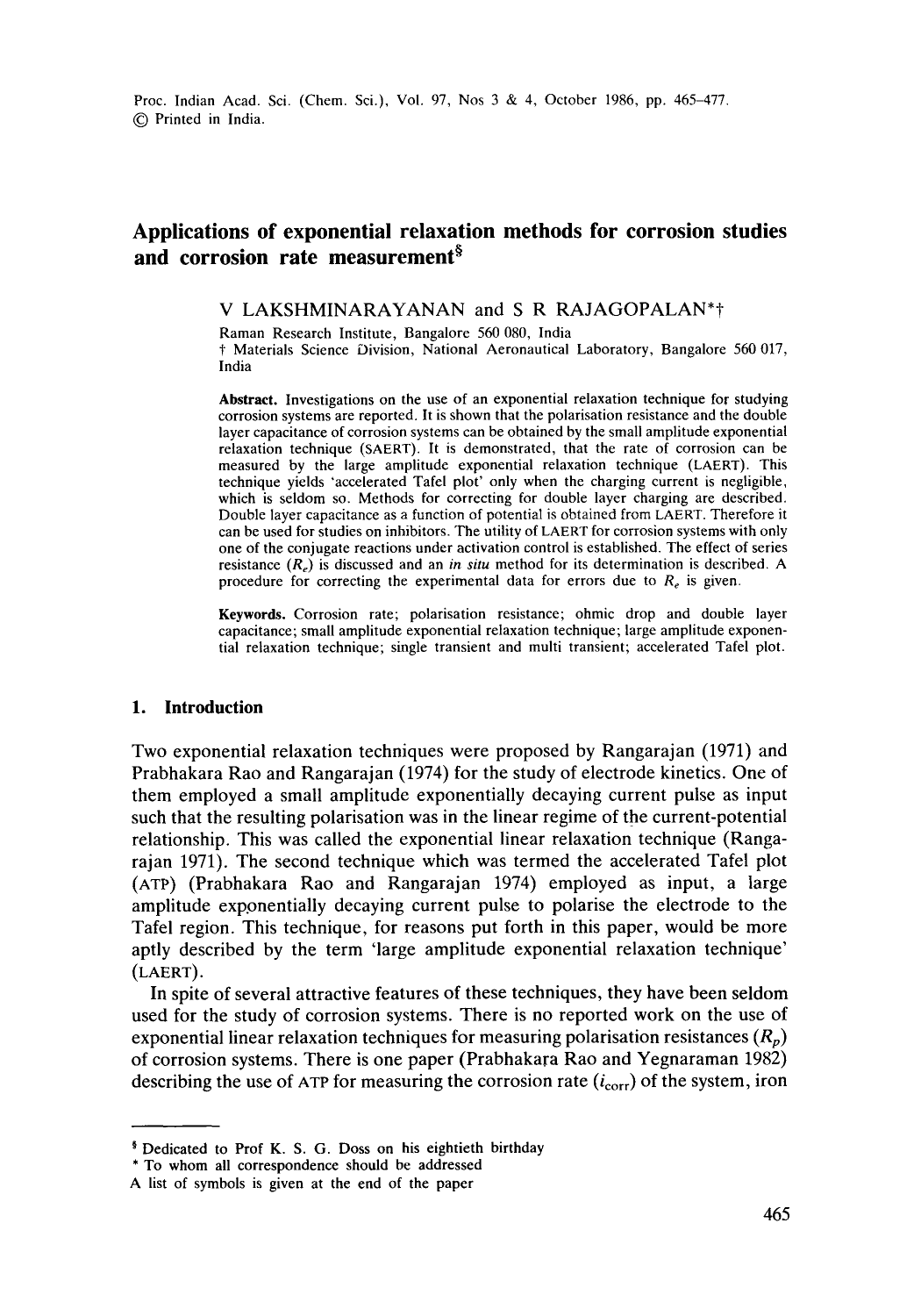## 466 *V Lakshminarayanan and S R Rajagopalan*

in 0.5 M H<sub>2</sub>SO<sub>4</sub>. However, the results show an anomaly, namely  $i_{corr}$  is a function of the time constant,  $\tau$ , of the exponential current signal. The present authors showed that the anomaly is due to the neglect of double layer charging current and described methods of obtaining  $i_{\text{corr}}$  uncorrupted by charging current from the potential-time transient obtained in the so-called ATP technique (Lakshminarayanan and Rajagopalan 1985). In this paper, we show for the first time, that the small amplitude exponential relaxation technique (SAERT) could be used for measuring  $R_p$  and double layer capacity,  $C_d$ , of corrosion systems. In addition, we present here the results of the study of several corrosion systems by the ATP technique and show that it gives true  $i_{\text{corr}}$  and gives information on  $C_d$  as a function of potential as well.

#### **2. Theory**

## 2.1 *Small amplitude exponential relaxation technique* (SAERT)

Using the results of Rangarajan we give below the expressions, suitably modified for the corrosion systems, which are characterised by a pair of conjugate reactions. When an exponentially decaying current input of small magnitude is applied to a corrosion system which is purely under activation control, the linearised currentpotential relationship takes the form,

$$
-C_d \frac{d\eta}{dt} - \frac{(\alpha_c + \beta_a)nF\eta i_{corr}}{RT} = i = \Delta I \exp\left(-\frac{t}{\tau}\right)
$$
(1)

where  $\Delta I$  exp  $(-t/\tau)$  represents the current input,  $C_d$  is the double layer capacitance of the corrosion system,  $\alpha_c$  and  $\beta_a$  are respectively the transfer coefficients of the cathodic and anodic conjugate reactions of the corrosion system, and  $i_{\text{corr}}$  is the corrosion rate.

The solution of (1) is given by,

$$
\eta = \frac{\Delta I \ R_p \ \tau_d}{(\tau_d - 1)} \left[ \exp\left(-\frac{t}{\tau}\right) - \exp\left(-\tau_d \frac{t}{\tau}\right) \right],\tag{2}
$$

where  $R_p = \frac{1}{(\alpha_0 + \beta_0)} \frac{1}{nF} \lim_{\delta \to 0} \frac{1}{\alpha_0 - \beta_0} = \frac{1}{R_pC_d}$ .

From (2) it is evident that the potential-time transient exhibits a maximum. This arises due to a time lag in over-potential  $(\eta)$  following current (i). We discuss below the methods of obtaining  $R_p$  and  $C_d$  from  $\eta$ -t transient.

2.1a *Single transient method for measurement of*  $R_p$  and  $C_d$ : For a corrosion system under activation control, the double layer charging current  $[-C_d (d\eta/dt)]$  is zero at the maximum point and the entire current is purely faradaic. Utilising this fact it can be shown,

$$
R_p = \frac{-\eta_{\text{max}}}{\Delta l \exp\left(-\frac{t_{\text{max}}}{\tau}\right)},\tag{3}
$$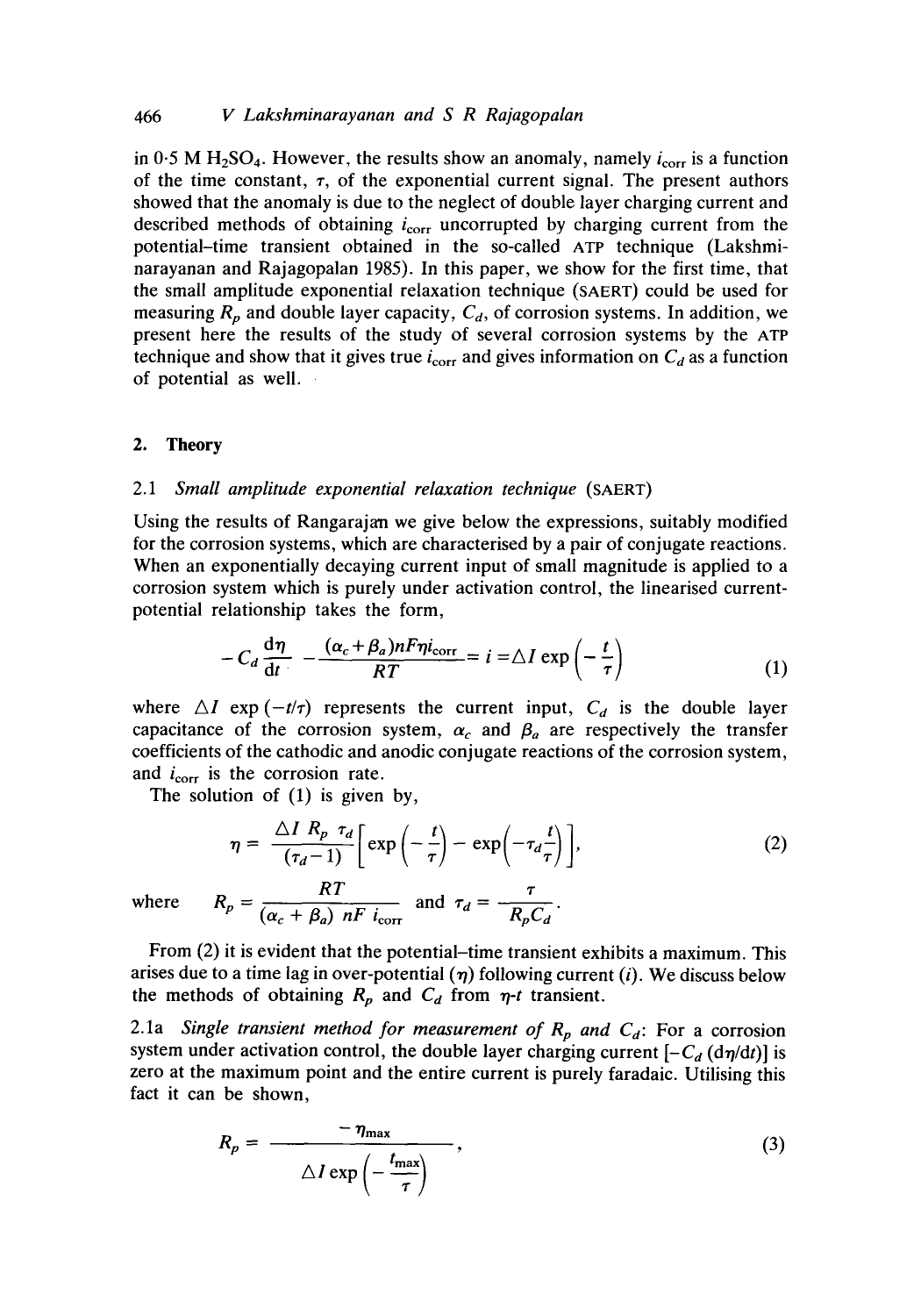where  $\eta_{\text{max}}$  and  $t_{\text{max}}$  are the co-ordinates of the maximum of  $\eta$ -t transient. It can also be shown for the same case,

$$
T_{\max} = \left(\frac{t_{\max}}{\tau}\right) = \frac{\ln \tau_d}{(\tau_d - 1)}\ . \tag{4}
$$

It is clear that using (3) and (4)  $R_p$  and  $C_d$  can be obtained from a single transient for a corrosion system, which is under activation control.

Another method of obtaining  $R_p$  and  $C_d$  would be by fitting a curve represented by (2) to the experimental data.

2.1b *Multi transient method for measurement of*  $R_p$  *and*  $C_d$ *:* A third method is to plot  $\eta_{\text{max}}$  against i (corresponding to  $t_{\text{max}}$ ) obtained from several transients and evaluate the slope  $(d\eta/dt)$  which is equal to  $R_p$ .

All the three methods yield  $R_p$  values uncorrupted by double layer charging, since at  $\eta_{\text{max}}$ ,  $(d\eta/dt) = 0$  and therefore the charging current is also zero whatever be the value of *Ca.* 

Most of the systems exhibiting uniform corrosion fall into one of the following categories.

(i) Both cathodic and anodic reactions are one-step tafelian electron transfers and are under activation control.

(ii) The anodic reaction is a one-step tafelian electron transfer and is under activation control, but the cathodic reaction is partly under mass transfer control or is mass transfer limited.

$$
R_p = (RT)/(\beta_a n F i_{\text{corr}}).
$$

(iii) The anodic reaction is passive dissolution while the cathodic reaction is a one-step tafelian electron transfer on the passive area

$$
R_p = (RT)/(\alpha_c n F i_{\rm corr}).
$$

In all these cases  $R_p$  and  $C_d$  can be measured by the small amplitude exponential relaxation technique (SAERT). In the case (i)  $R_p$  can be found by polarising in either direction. In the case (ii) it is found by polarising in the anodic direction, while cathodic polarisation is to be employed for the case (iii).

2.1c *Effect of series resistance:* The model considered above is  $C_d$  across  $R_p$ . Experimental measurement always includes a series resistance,  $R_e$ . This may have contributions from the resistance of the working.electrode, resistance of electrolyte existing between working electrode and the Luggin tip. The presence of  $R_e$ , in a current controlled experiment, leads to an additional ohmic drop being included in the measured potential and hence (2) is to be modified as,

$$
\frac{\triangle IR_p \tau_d}{(\tau_d - 1)} \bigg[ \exp\left(-\frac{t}{\tau}\right) - \exp\left(\tau_d \frac{t}{\tau}\right) \bigg] + \triangle I \ R_e \ \exp\left(-\frac{t}{\tau}\right). \tag{5}
$$

The coordinates of the maximum of  $\eta - t$  transient change due to the presence of *R<sub>e</sub>*. Employing (5) it can be shown

$$
T_{\text{max}}^* = T_{\text{max}} - \{\ln\left[1 + (R_e/R_p) \ (\tau_d - 1)/\tau_d\}\right] / (\tau_d - 1),\tag{6}
$$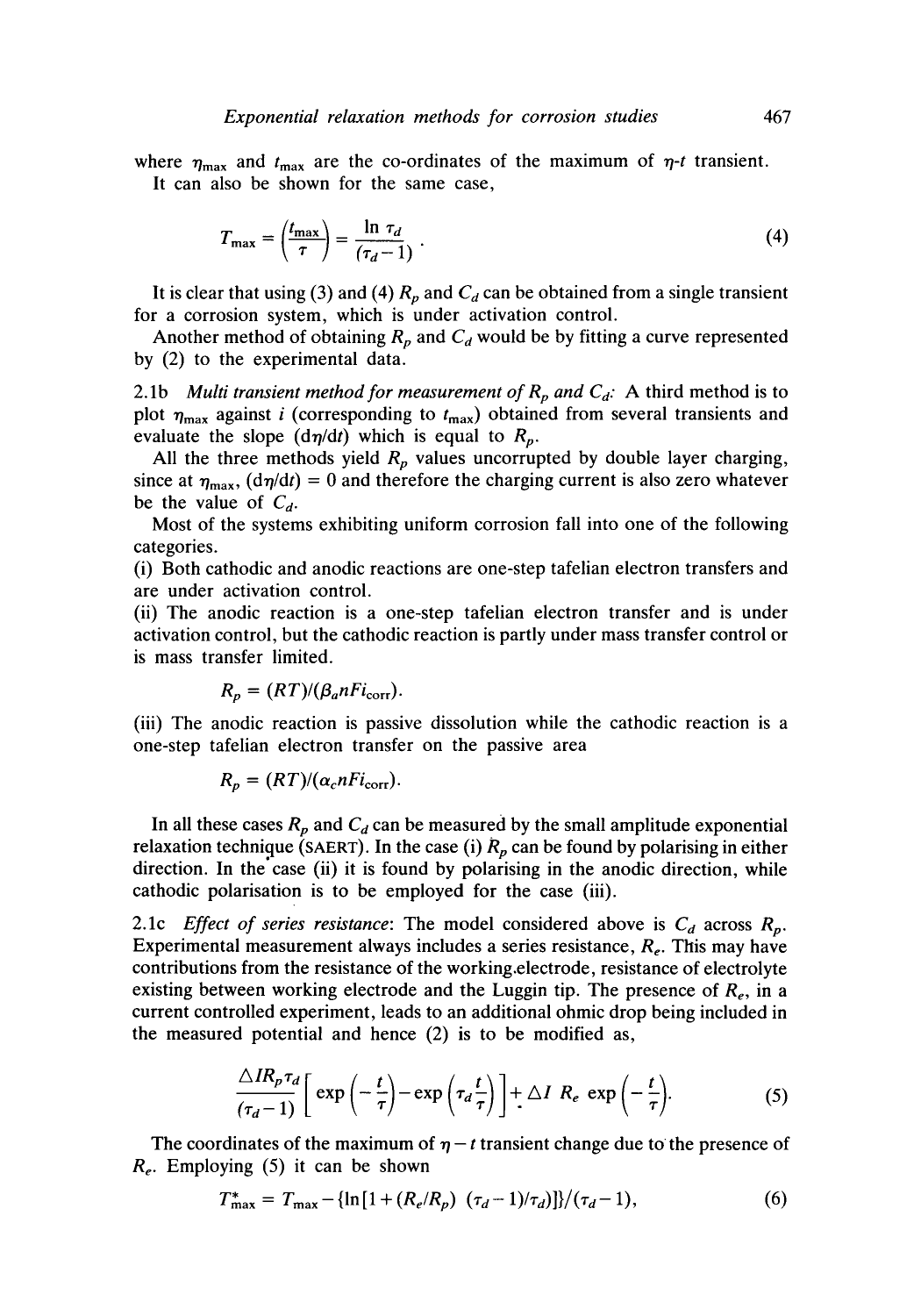and

$$
\eta_{\max}^* = \eta_{\max} \bigg[ \exp\bigg( \frac{-\ln a^*}{\tau_d - 1} \bigg) \bigg] \bigg[ 1 + \frac{R_e}{R_p} \frac{(\tau_d - 1)}{\tau_d} \bigg], \tag{7}
$$

where  $a^* = R_p / \left[ R_e \frac{(\tau_d - 1)}{\tau_d} + R_p \right]$ .

 $\eta_{\text{max}}^*$  and  $T_{\text{max}}^*$  are coordinates of the maximum of the  $\eta$ -t transient, when  $R_e \neq 0$ , and  $\eta_{\text{max}}$  and  $T_{\text{max}}$  are coordinates of the maximum of  $\eta$ -t transient when  $R_e = 0$ .

It is readily seen from (6) and (7) that in the presence of series resistance, it is not possible to calculate  $R_p$  from  $\eta_{\text{max}}^*$  and  $T_{\text{max}}^*$  if  $R_e$  is not known. Generally, in current controlled experiments, the error due to ohmic drop in  $R_e$  is easily corrected since the value of current is precisely known at each instant if the value of  $R_e$  is known. However, the real problem is in knowing the value of  $R_e$ .

The exponential relaxation technique provides an elegant method for the *in situ*  measurement of  $R_e$ . When  $R_e \neq 0$ , at  $t = 0+$ , a potential jump occurs in the  $\eta$ -t transient, which is due to the ohmic drop, *iRe.* From the magnitude of the potential drop,  $R_e$  can be readily calculated. Using this value of  $R_e$  recovered experimentally, the  $\eta$ -t profile can be corrected for the ohmic drop due to  $R_e$  by using the relation

$$
(\eta)_t = (\eta^*)_t - R_e \triangle i \, \exp\left(-t/\tau\right). \tag{8}
$$

This technique can therefore be used to evaluate  $R_p$  and  $C_d$  even without *a priori* knowledge of  $R_e$ .

# 2.2 *Large amplitude exponential relaxation technique* (LAERT)

When a current input of the form  $\Delta I$  exp ( $-t/\tau$ ), where  $\Delta I$  is sufficiently large to keep the system in the Tafel region, is applied to a corrosion system under activation control, the resulting current:potential relationship can be shown to be

$$
i = \Delta I \exp\left(-\frac{t}{\tau}\right) = -C_d \frac{d\eta}{dt} + i_{\text{corr}} \exp\left(\frac{2 \cdot 303 \eta}{bc}\right),\tag{9}
$$

or

$$
i = \Delta I \exp\left(-\frac{t}{\tau}\right) = -C_d \frac{d\eta}{dt} + i_{\text{corr}} \exp\left(\frac{2.303\eta}{ba}\right),\tag{10}
$$

where *bc* and *ba* are the Tafel slopes of cathodic and anodic reactions of the corrosion system. If the charging current  $[=-C_d(\frac{d\eta}{dt})]$  is zero, then (9) and (10) become Tafel relations. Under such conditions,  $\eta - t$  transient will be a straight line in the large polarisation range, and an accelerated Tafel plot (ATP) is obtained. However, charging current is generally not zero for corrosion systems when transient methods are used for studying them. Therefore, corrosion rates calculated from the linear section of the  $\eta$  - t transient will be in error. Even when the double layer charging current cannot be neglected, it can easily be corrected using an elegant approach suggested by Rangarajan (1971) and Prabhakara Rao and Rangarajan (1974). Hence, this method is better called the large amplitude exponential relaxation technique (LAERT) rather than accelerated Tafel plot (ATP). Methods of obtaining true  $i_{\text{corr}}$  by LAERT after correcting for charging current are described below.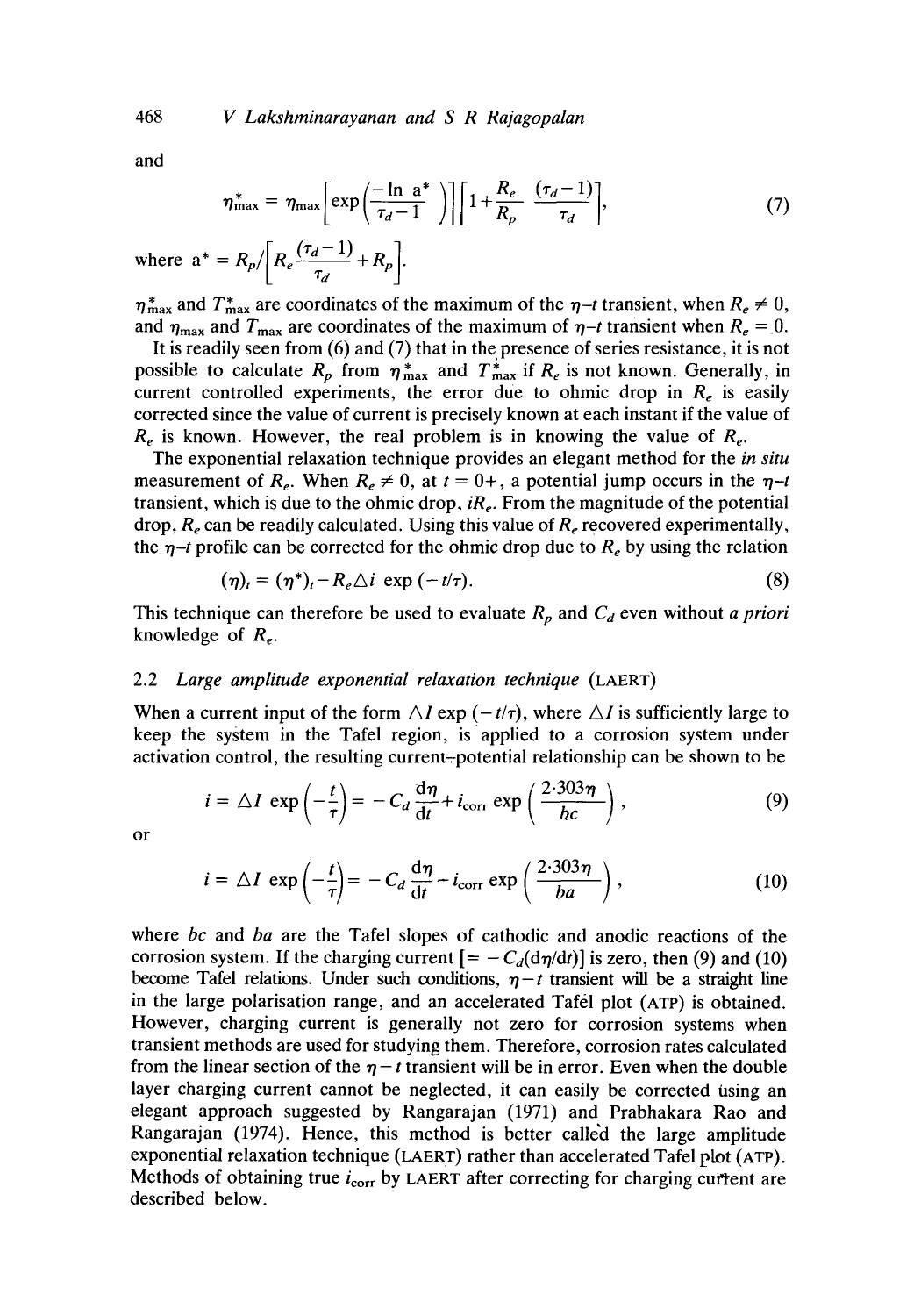2.2a *Multitransient method for measurement of*  $i_{corr}$ : The  $\eta$ -t transient exhibits a maximum when both activation and charging are present. At  $t_{\text{max}}$ , the current is entirely faradaic since  $(d\eta/dt)$  is zero at that instant. Hence a Tafel plot free from the effects of double layer charging can be derived from  $\eta_{\text{max}}$  and i at  $t_{\text{max}}$  of several transients, obtained by varing  $\Delta I$  at constant  $\tau$ . Getting  $I_{\text{corr}}$ , *ba* and *bc* from the Tafel plot is straightforward.

2.2b *Single transient method for measurement of*  $i_{\text{corr}}$  *and*  $C_d(E)$ : The double layer charging current can be corrected using a single  $\eta$ -t transient. At each  $\eta$ value, the total current is equal to the sum of faradaic current  $(i_F)$  and non-faradaic current  $(i_{nF})$ . For every  $\eta$  (excepting  $\eta_{\text{max}}$ ) there are two values of current; one in the rising  $(i_{t_1})$  and another in the falling portion  $(i_{t_2})$ . However, as  $i_F$  is the same, both in the rising and falling portions, at constant  $\eta$ , it is easy to show,

$$
(i_F)_{t_1} = (i_{t_1}) + C_d \left(\frac{d\eta}{dt}\right),\tag{11}
$$

where

$$
C_d = \left[ (i_{t_2}) - (i_{t_1}) / \left[ \left( \frac{d\eta}{dt} \right)_{t_1} - \frac{d\eta}{dt} \right)_{t_2} \right].
$$
 (12)

A similar expression has been given by Rangarajan (1973) while discussing the theory of double pulse galvanostatic technique. At each  $\eta$ , i<sub>F</sub> can be calculated by (11). By plotting these values of  $i_F$  against the corresponding values of  $\eta$  on semilog paper,  $i_{\text{corr}}$  and Tafel slopes can be found. Incidentally  $C_d$  as a function of potential is recovered from (12).

It is worthwhile pointing out that in LAERT also the presence of  $R_e$  will lead to an error in the measurement of  $i_{corr}$ . The method of correction described in §2.1c is valid here also.

Employing the methods described above,  $i_{\text{corr}}$  can be measured for the following types of corrosion systems:

(i) When both the conjugate reactions are under activation control: In this case  $i_{\rm corr}$ is obtained by polarising in both the directions.

(ii) In the case of systems having one conjugate reaction under activation control and the other partially mass transfer controlled,  $i_{\text{corr}}$  is obtained by polarising in the direction of the activation controlled reaction.

(iii) If one of the conjugate reactions is activation controlled and the other diffusion limited, then faradaic current is related to overpotential by

$$
i_a = i_{\text{corr}} \bigg[ 1 - \exp\left(\frac{2 \cdot 303 \eta}{ba}\right) \bigg],\tag{13}
$$

if the cathodic reaction is diffusion limited  $(bc \rightarrow \infty)$  and

$$
i_a = i_{\text{corr}} \bigg[ \exp\left(-\frac{2.303\eta}{bc}\right) - 1 \bigg],\tag{14}
$$

if the anodic polarisation has an infinite slop  $(ba \rightarrow \infty)$ .

To obtain  $i_{\text{corr}}$  in this case, the system will have to be polarised in the direction of the reaction which is under activation control and the true faradaic current calculated by the above methods. Using this current,  $i_{corr}$  can be obtained from (13) and (14) by curve fitting.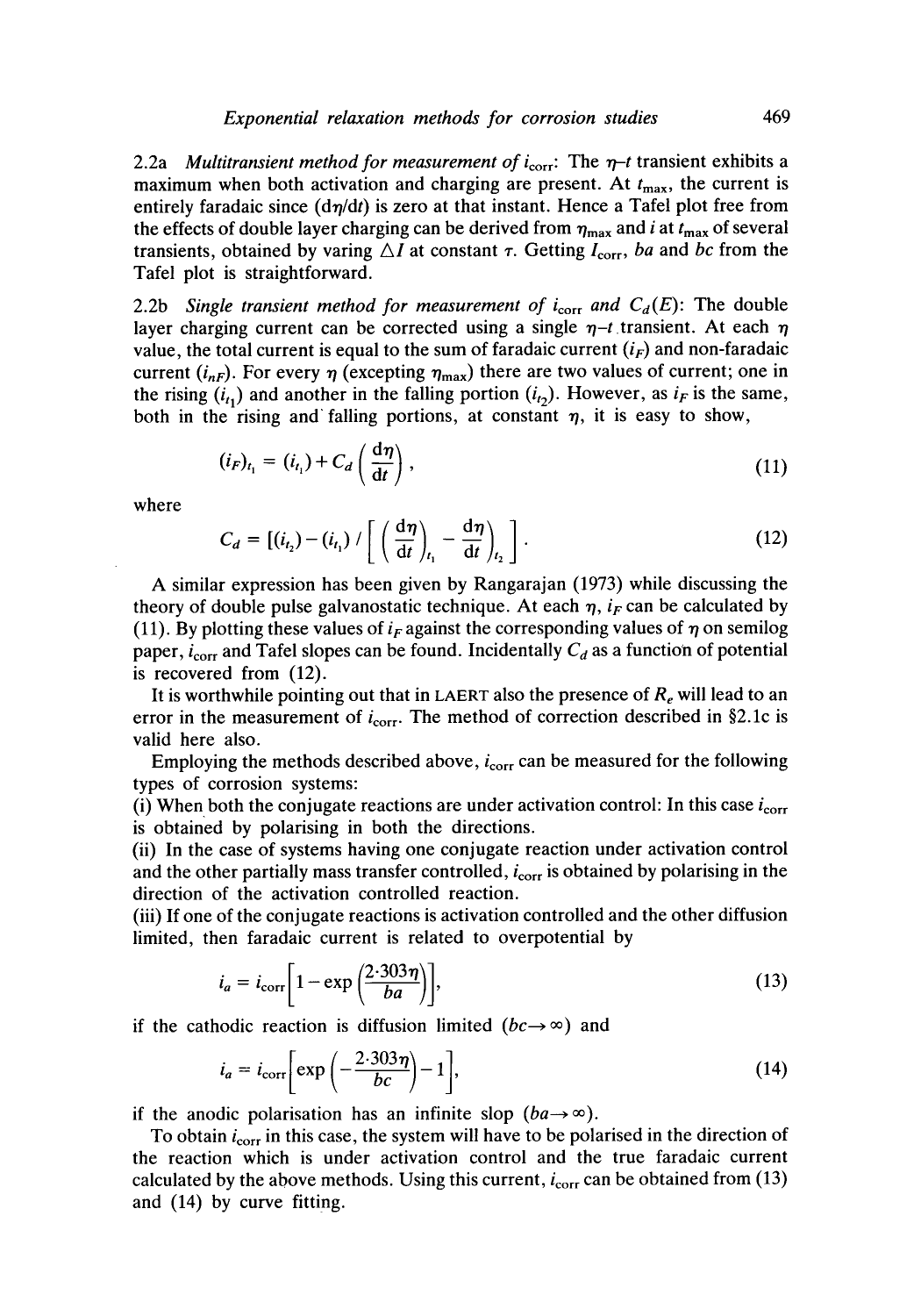#### **3. Experimental**

An ASTM G-72 type corrosion cell is used for the study. The electrode specimen is masked with Araldite (an epoxy resin) to define the area exposed to the electrolyte. The systems studied are (i) mild steel in  $0.5$  M  $H_2SO_4$ , (ii) Armco iron in  $0.5$  M  $H<sub>2</sub>SO<sub>4</sub>$ , (iii) mild steel in 1 M HCl (for inhibitor study), (iv) copper in 1 M NaCl, (v) Armco iron in 0-52 M NaCI.

For the first four systems, the electrolyte was deaerated with oxygen-free hydrogen. For copper in neutral 1 M NaCI, experiments were conducted both in aerated and deaerated conditions. Measurements were carried out one hour after the attainment of the steady state. Steady state logarithmic polarisation measurements of  $i_{corr}$  were carried out immediately after recording ATP.

The block diagram of the experimental set-up is shown in figure 1, An exponentially decaying waveform is generated by applying a rectangular pulse to a *RC* net work and half-wave rectifying the resulting waveform. This is applied to the cell using a fast response potentiostat in the galvanostatic mode developed for this purpose (V Lakshminarayanan, Aithu Poojary and S R Rajagopalan 1981, unpublished results). The transients obtained by SAERT and LAERT are corrected for ohmic drop due to  $R_e$  by the method given in § 2.1c.

#### **4. Results and discussions**

Figure 2 shows a typical  $\eta$ -t transient obtained for mild steel in 0.5 M H<sub>2</sub>SO<sub>4</sub>.

 $R_p$  values obtained by all the three methods described above are given in table 1 for several corrosion systems studied in this work. They are in good agreement with the steady state linear polarisation value. Hence, the small amplitude exponential ,relaxation method can be considered a transient analogue of the linear polarisation technique.

To assess the validity of the method of correction for the ohmic drop due to *Re*  given in § 2.1c, experiments were conducted using a dummy cell  $(R_e = 100\Omega,$  $R'_p = 10 \Omega \text{cm}^2$  and  $C'_d = 10 \mu \text{F/cm}^2$ . The values of  $R'_p$  calculated from uncorrected and corrected transients are  $108.4\Omega$  and  $9.83\Omega$  respectively. It is clear that the method suggested in this work effectively corrects for the ohmic drop due to  $R_e$ .



Figure 1. Block diagram of the set-up used for exponential relaxation technique. PG- pulse generator; RC-RC network; HWR- half-wave rectifier; G- galvanostat; CE – counter electrode;  $RE$  – reference electrode;  $WE$  – working electrode;  $DA$  – differential amplifier; TDR – interfacing circuit (transient data recorder);  $X - Y - X - Y$ recorder.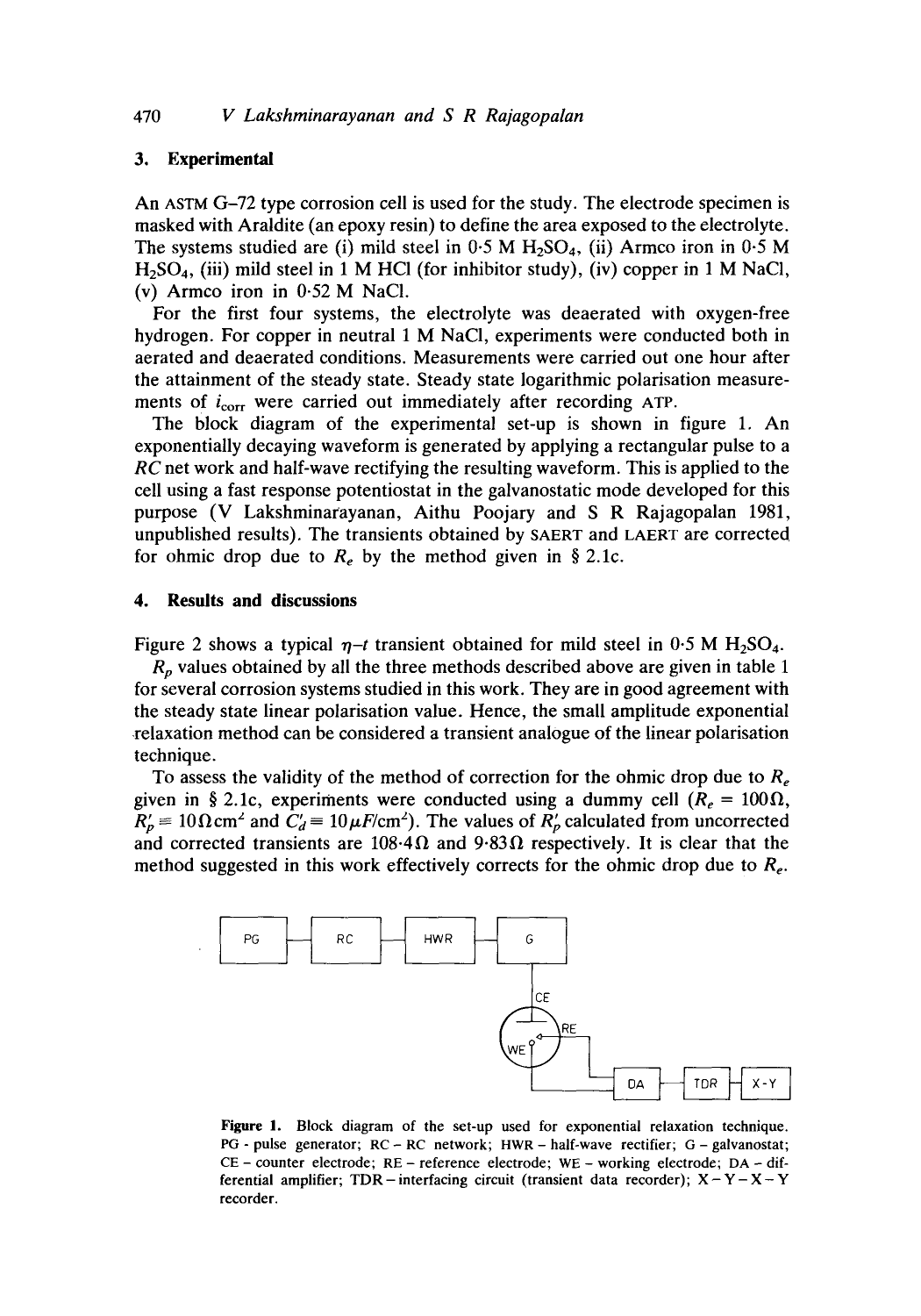

Figure 2. Potential-time transient obtained at  $\tau = 1$  ms and  $\Delta I = 10$  mA/cm<sup>2</sup> for  $MS/0.5$  M  $H<sub>2</sub>SO<sub>4</sub>$ .

**Table 1.** Polarisation resistance  $(R_p)$  of some corrosion systems obtained by SAERT.

|                    |                                |                   | $R_p$ from   | $R_p$ from           |
|--------------------|--------------------------------|-------------------|--------------|----------------------|
|                    |                                |                   | cathodic     | anodic               |
|                    | Method                         | T                 | polarisation | polarisation         |
| System             |                                | $(m \text{ sec})$ | (ohm $cm2$ ) | (ohm $cm2$ )         |
| $MS/0.5 M H_2SO_4$ | Method 1                       | $\mathbf{1}$      | 14.71        | 14.21                |
| (deaerated)        | (by using $(3)$ )<br>Method 2  | 1000              | 13.98        | 14.56                |
|                    | (by curve fitting)<br>Method 3 | $\mathbf{1}$      | 15.38        | $14 - 25$            |
|                    | (Multi-transient               | 1                 | 14.85        | 14.52                |
|                    | approach)                      | 1000              | $13 - 72$    | 13.85                |
|                    | Steady state linear            |                   |              |                      |
|                    | polarisation (SSLP)            |                   | 14.02        | $14 - 07$            |
| Armco iron/        | 1                              | 100               | 194          | 208                  |
| $0.5 M H_2SO_4$    |                                | 1000              | 196          | $197 - 2$            |
| (deaerated)        | $\boldsymbol{2}$               | 100               | $201 - 6$    | $205 - 1$            |
|                    | 3                              | 100               | $202 - 3$    | $207 - 2$            |
|                    |                                | 1000              |              |                      |
|                    | <b>SSLP</b>                    |                   | $205 - 0$    | $205 - 0$            |
| Armco iron         | 1                              | 100               |              | 79.48                |
| in 0.5 M NaCl      |                                | 1000              |              | 82.34                |
| (aerated)          | 2                              | 100               |              | $80 - 10$            |
|                    | 3                              | 100               |              | $81 - 50$            |
|                    |                                | 1000              |              | 80.90                |
|                    | <b>SSLP</b>                    |                   |              | $82 - 00$            |
| Copper in          | 1                              | 100               |              | 292                  |
| 1 M NaCl           |                                | 1000              |              | 312                  |
| (aerated)          | $\boldsymbol{z}$               | 100               |              | 305                  |
|                    | $\overline{\mathbf{3}}$        | 100               |              | 295                  |
|                    |                                | 1000              |              | 301                  |
|                    | <b>SSLP</b>                    |                   |              | 310                  |
| Copper in          | $\mathbf{1}$                   | 500               |              | $3.55 \times 10^{3}$ |
| 1 M NaCl           |                                | 5000              |              | $3.57 \times 10^{3}$ |
| (deaerated)        | $\boldsymbol{2}$               | 500               |              | $3.33 \times 10^{3}$ |
|                    | 3                              | 500               |              | $3.70 \times 10^{3}$ |
|                    |                                | 5000              |              | $3.45 \times 10^{3}$ |
|                    | <b>SSLP</b>                    |                   |              | $3.5 \times 10^{3}$  |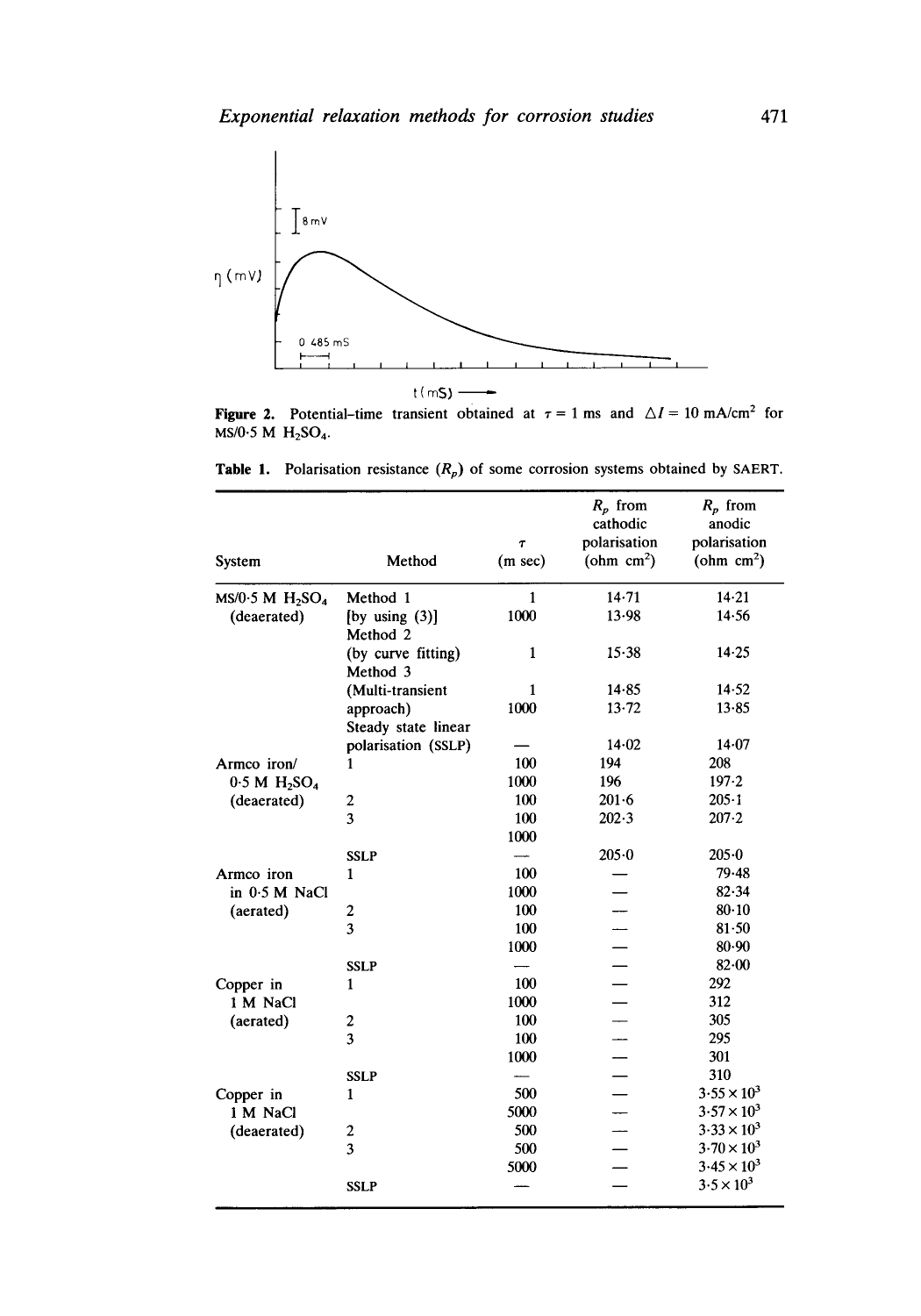# 472 *V Lakshminarayanan and S R Ra]agopalan*

 $C_d$  values obtained by SAERT are given in table 2. The values of  $C_d$  obtained for systems containing acid solutions or deaerated NaCI are of the expected order of magnitude. In the case of systems having aerated NaCl solution  $C_d$  values are large. This is presumably due to large pseudo-capacitance. Similar observation has been reported in literature (Kanno *et al* 1980) for mildsteel in aerated NaCI.

Figure 3 shows  $i_{\text{corr}}$  of MS in 0.5 M H<sub>2</sub>SO<sub>4</sub> (deaerated) obtained from the straight line portion of the  $\eta$ -t curve. No correction for charging current has been carried out in this case. It is seen that  $i_{\text{corr}}$  increases with increasing  $\tau$  and  $\triangle I$ . It tends to a value corresponding to steady state logarithmic polarisation at higher time constants and lower  $\Delta I$ . Table 3 gives  $i_{corr}$  of Ms in 0-5 M H<sub>2</sub>SO<sub>4</sub> obtained at various  $\tau$  values after correcting for charging current by using the procedures described. It is seen that  $i_{\text{corr}}$  calculated after correcting for double layer charging is independent of  $\tau$ . This clearly shows that the correction for charging current is a must in this transient technique for getting true  $i_{\text{corr}}$ . It is also seen that  $i_{\text{corr}}$ 

| System                                  | Method                                                                           | T<br>$(m \sec)$ | $C_d$ from<br>cathodic<br>polarisation<br>$(\mu F/cm^2)$ | $C_d$ from<br>anodic<br>polarisation<br>$(\mu F/cm^2)$ |  |
|-----------------------------------------|----------------------------------------------------------------------------------|-----------------|----------------------------------------------------------|--------------------------------------------------------|--|
| MS/0.5 M H <sub>2</sub> SO <sub>4</sub> | Curve fitting (i)                                                                |                 | $86 - 71$                                                | 93.56                                                  |  |
|                                         | From $\eta_{\text{max}}$ and $t_{\text{max}}$<br>[using $(3)$ and $(4)$ ] $(ii)$ |                 | $89 - 78$                                                | 91.80                                                  |  |
| Armco iron/                             | $\left( i\right)$                                                                | 100             | $83 - 13$                                                | 77.15                                                  |  |
| 0.5 M H <sub>2</sub> SO <sub>4</sub>    | (ii)                                                                             | $100 -$         | $80 - 0$                                                 | $78 - 00$                                              |  |
| Armco iron in $0.52$ M                  | (i)                                                                              | 100             |                                                          | 1395                                                   |  |
| NaCl (aerated)                          | (ii)                                                                             | 100             |                                                          | 827                                                    |  |
| Copper in 1 M NaCl                      | (i)                                                                              | 500             |                                                          | 290                                                    |  |
| (aerated)                               | (ii)                                                                             | 500             |                                                          | 275                                                    |  |
| Copper in 1 M NaCl                      | (i)                                                                              | 500             |                                                          | 134                                                    |  |
| (deaerated)                             | (ii)                                                                             | 500             |                                                          | 139                                                    |  |

Table 2. Double layer capacitance *(Ca)* for some corrosion systems obtained by SAERT.

**Table 3.** Corrosion rate of MS in 1 M  $H_2SO_4$  (deaerated) obtained at various  $\tau$  values by LAERT.

| Method           | $\tau$<br>$(m \sec)$ | $i_{\text{corr}}$ (mA/cm <sup>2</sup> )<br>from cathodic<br><b>Tafel line</b> | $i_{\text{corr}}$ (mA/cm <sup>2</sup> )<br>from anodic<br>Tafel line | bc<br>(mV) | ba<br>(mV) |
|------------------|----------------------|-------------------------------------------------------------------------------|----------------------------------------------------------------------|------------|------------|
| Multi-transient  |                      | $1-45$                                                                        | $1-30$                                                               | 93         | 76         |
|                  | 100                  | $1 - 40$                                                                      | 1.35                                                                 | 99         | 83         |
|                  | 1000                 | 1.35                                                                          | 1.35                                                                 | 99         | 83         |
| Single transient | 5                    | $1-40$                                                                        | $1-40$                                                               | 103        | 83         |
|                  | 10                   | $1-40$                                                                        | $1-40$                                                               | 96         | 86         |
|                  | 50                   | $1-40$                                                                        | $1-40$                                                               | 96         | 83         |
| Logarithmic      |                      |                                                                               |                                                                      |            |            |
| polarisation     |                      | $1-35$                                                                        | 1.35                                                                 | 96         | 83         |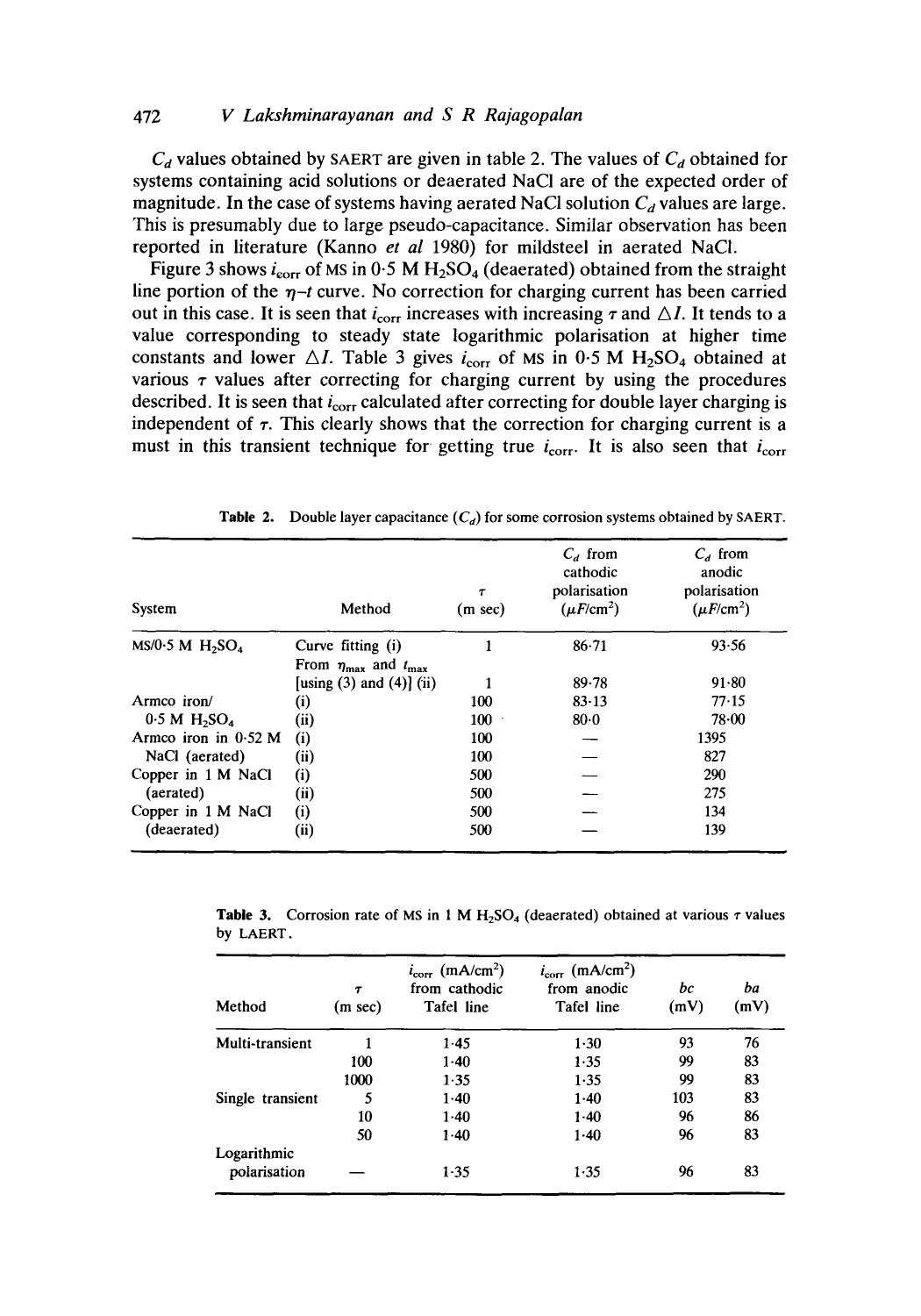

**Figure 3.** (a) Plot of  $i_{\text{corr}}$  vs.  $\eta$  obtained at several applied current densities ( $\Delta I$ ) from cathodic accelerated Tafel plots. (b) Plots of  $i_{\text{corr}}$  vs.  $\eta$  obtained at several applied current densities  $(\triangle I)$  from anodic accelerated Tafel plots.

**obtained by the two procedures of correcting for charging current are in good agreement with logarithmic polarisation value.** 

Table 4 gives the  $i_{\text{corr}}$  obtained for the systems Armco iron in  $0.5 M H_2SO_4$ , **Armco iron in 3% NaC1 (0-52 M) and copper in 1 M NaC1. The values obtained by both single and multi-transient methods are in good agreement with the steady state logarithmic polarisation.** 

**In the case of copper and iron in NaC1, the cathodic reactions are under partial mass transfer control while the anodic reaction is under activation control. Hence in these, corrosion rate has been obtained from anodic transients alone.** 

**From (4) it is seen that any errors in the estimation of slope will affect the calculation of charging current, which in turn will affect the accuracy of calculation**  of faradaic current  $(i_F)$ . To minimise errors while employing the single transient **approach, it is better to use data where the faradaic current is greater than the**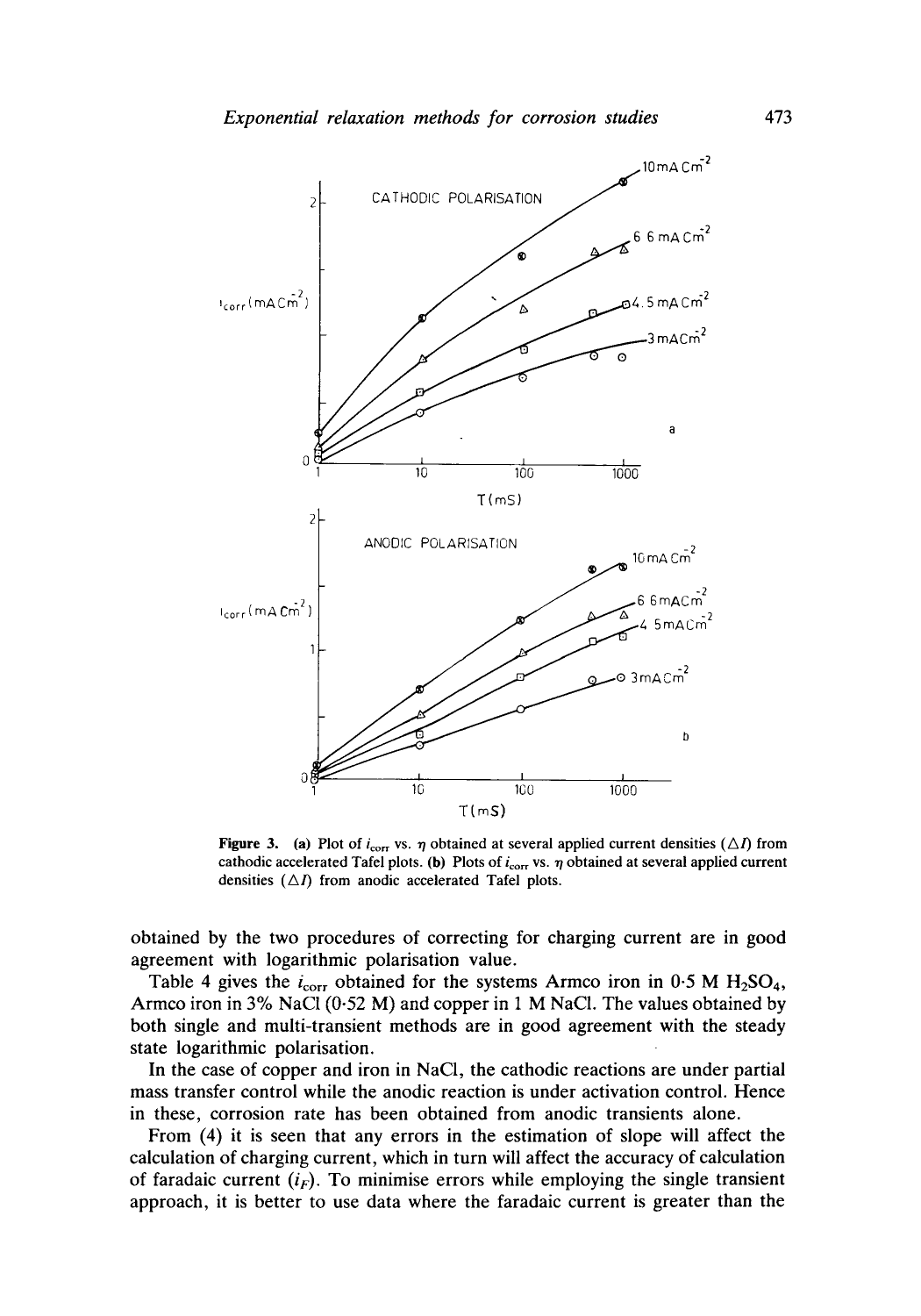# 474 *V Lakshminarayanan and S R Rajagopalan*

| System                  | Method                          | $\tau$<br>$(m \sec)$ | From<br>cathodic plot anodic plot<br>(mA/cm <sup>2</sup> ) | From<br>(mA/cm <sup>2</sup> ) | bc<br>(mV) | ba<br>(mV) |
|-------------------------|---------------------------------|----------------------|------------------------------------------------------------|-------------------------------|------------|------------|
| Armco iron in           | Multi-transient                 | 100                  | 0.074                                                      | 0.074                         | 93         | 73         |
| $0.5 M H_2SO_4$         |                                 | 1000                 | 0.074                                                      | 0.072                         | 93         | 73         |
|                         | Single transient                | 100                  | 0.074                                                      | 0.074                         | 90         | 73         |
|                         |                                 | 1000                 | 0.070                                                      | 0.070                         | 90         | 76         |
|                         | Logarithmic                     |                      |                                                            |                               |            |            |
|                         | polarisation                    |                      | 0.072                                                      | 0.072                         | 93         | 73         |
| Copper in               | Multi-transient                 | 100                  |                                                            | $0 - 062$                     |            | $51-5$     |
| 1 M NaCl                |                                 | 1000                 |                                                            | 0.060                         |            | $56-0$     |
|                         | Single transient                | 100                  |                                                            | 0.065                         |            | 52.5       |
|                         |                                 | 1000                 |                                                            | 0.068                         |            | $57-1$     |
|                         | Logarithmic                     |                      |                                                            |                               |            |            |
|                         | polarisation                    |                      |                                                            | 0.060                         |            | 53.5       |
| Copper in               | Multi transient                 | 500                  |                                                            | 0.0032                        |            | 53         |
| 1 M NaCl<br>(deaerated) |                                 | 5000                 |                                                            | 0.0034                        |            | $54 - 8$   |
|                         | Single transient<br>Logarithmic | 500                  |                                                            | 0.0030                        |            | 53         |
|                         | polarisation                    |                      |                                                            | 0.0032                        |            | $56 - 48$  |
| Armco iron in           | Multi-transient                 | 100                  |                                                            | 0.180                         |            | 79.7       |
| 3% NaCl<br>(aerated)    |                                 | 1000                 |                                                            | 0.180                         |            | 79.7       |
|                         | Single transient                | 100                  |                                                            | 0.180                         |            | 79.7       |
|                         |                                 | 1000                 |                                                            | 0.170                         |            | $83 - 7$   |
|                         | Logarithmic<br>polarisation     |                      |                                                            | 0.180                         |            | $83 - 7$   |

Table 4. Corrosion rates of some corrosion systems obtained by LAERT.



Figure 4.  $C_d$  as a function of potential for the system of MS in  $0.5$  M  $H_2SO_4$  (deaerated) with and without hexamine inhibitor.  $\odot$  without inhibitor;  $\bullet$  with 10 mM hexamine inhibitor.

**non-faradaic. The ratio of faradaic to non-faradaic current depends on z. For**  systems with low corrosion rate which have large  $R_pC_d$ , faradaic current is larger **than non-faradaic current only at higher time constants. On the other hand,**  systems exhibiting high  $i_{\text{corr}}$  (low  $R_pC_d$ ) gives  $i_F$  greater than charging current even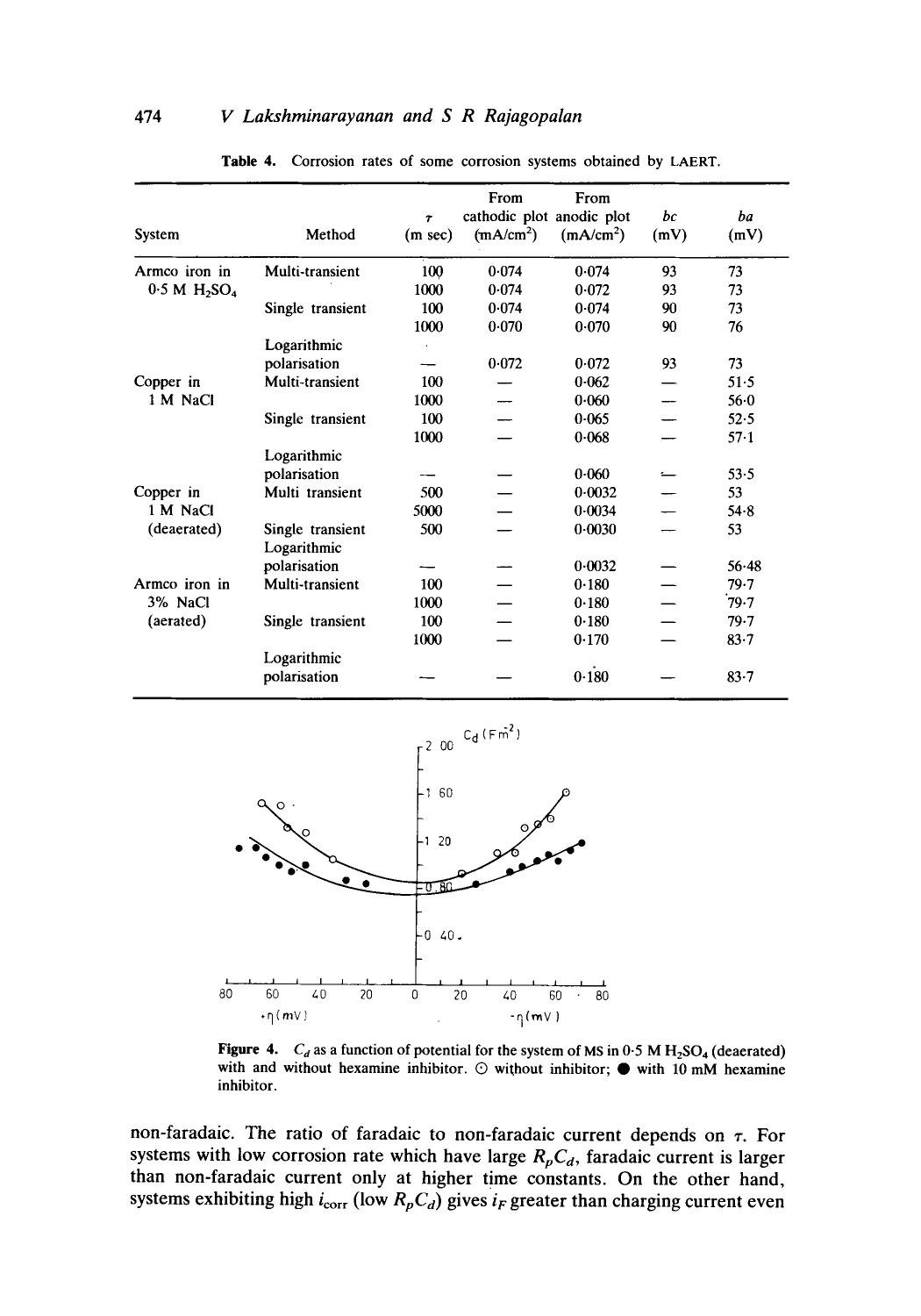

**Figure 5.** *C<sub>d</sub>* as a function of potential for the system of MS in 1 M HCl (deaerated) with and without acetyl acetone inhibitor.  $\odot$  without inhibitor;  $\bullet$  with 0.1 M acetyl acetone inhibitor.

**Table** 5. Effect of inhibitors on corrosion rates.

|                         |              |                    |                                   | $i_{corr}$ (mA/cm <sup>2</sup> )<br>Single transient |                              | $i_{\text{corr}}$ (mA/cm <sup>2</sup> )<br>Multi-transient |                              |
|-------------------------|--------------|--------------------|-----------------------------------|------------------------------------------------------|------------------------------|------------------------------------------------------------|------------------------------|
| System                  | T<br>(m sec) | Inhibitor          | Inhibitor<br>concentration<br>(M) | From<br>cathodic<br>Tafel line                       | From<br>anodic<br>Tafel line | From<br>cathodic<br>Tafel line                             | From<br>anodic<br>Tafel line |
| $MS/0.5$ M<br>$H_2SO_4$ | 50           | Hexamine           | 0<br>0.01                         | 1.393<br>0.385                                       | 1.428<br>0.385               | 1.428<br>0.385                                             | 1.428<br>0.400               |
| $MS/1$ M<br><b>HCI</b>  | 20           | Acetyl-<br>acetone | 0<br>0.1                          | 0.7<br>0.310                                         | 0.7<br>0.320                 | 0.72<br>0.300                                              | 0.70<br>0.310                |

at low  $\tau$ . As a rule of thumb, it is better to use  $\tau \ge 10$   $R_pC_d$ . Too large a  $\tau$  should be avoided since it might lead to concentration polarisation at large  $\triangle I$ .

Figure 4 shows  $C_d$  as a function of potential for MS in 0.5 M H<sub>2</sub>SO<sub>4</sub> obtained at  $\tau = 50$  msec. The effect of adding hexamine (10 mM) is also shown in figure. The lowering of  $C_d$  brought about by the adsorption of inhibitor is clearly seen. Figure 5 shows similar behaviour for MS in 1 M HCl with  $0.1$  M acetyl acetone as inhibitor. Table 5 shows the effect of hexamine (10 mM) on the corrosion rate of MS in 0-5 M  $H<sub>2</sub>SO<sub>4</sub>$  and the effect of acetyl acetone on the corrosion rate of MS/1 M HCl.

#### **5. Conclusions**

1. SAERT can be considered a transient analogue of the steady state linear polarisation technique, while LAERT can be considered that of the steady state logarithmic polarisation technique. The straight line portion of the  $\eta$ -t curve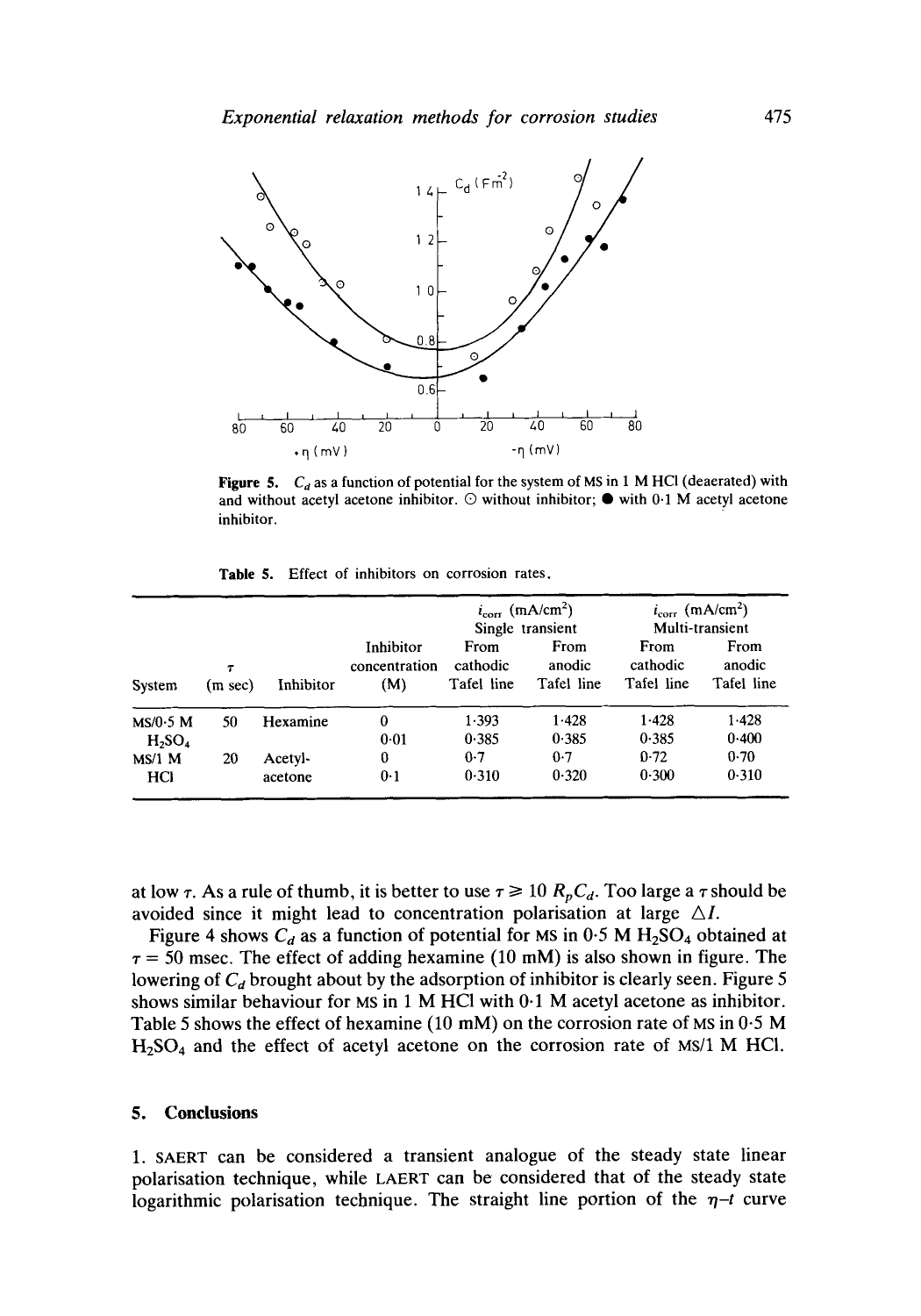cannot be considered the 'accelerated Tafel plot' (ATP) as it contains contributions from the double layer charging current also. Hence it is preferable to call this the large amplitude exponential relaxation technique (LAERT).

2. SAERT involving both multitransients and single transients can be used to obtain polarisation resistances  $R_p$  and double layer capacitances  $C_d$  of corrosion systems. 3. With the single transient method one can get either  $R_p$  (by SAERT) or  $i_{\text{corr}}$  (by LAERT) by perturbing the electrode for very small time periods and thus preventing excessive polarisation of the electrode. Besides, the single transient method is quite fast for close monitoring of  $R_p$  and  $I_{\text{corr}}$ .

4. LAERT using a single transient provides information on  $C_d$  as a function of potential which is useful in the study of inhibitors and for investigating area changes with time.

5. Both the relaxation techniques have an in-built advantage of *in situ* measurement of  $R_e$  which permits correction for the ohmic drop due to  $R_e$ .

## **Acknowledgement**

The authors thank Professor S K Rangarajan for the many stimulating discussions they had with him.

#### **List of symbols**

| - anodic and cathodic Tafel slopes of conjugate reactions of the                                                  |
|-------------------------------------------------------------------------------------------------------------------|
| corrosion system;                                                                                                 |
| - double layer capacitance;                                                                                       |
| - amplitude of exponentially decaying current input;                                                              |
| $-$ corrosion rate;                                                                                               |
| - faradaic current;                                                                                               |
| - non-faradaic current;                                                                                           |
| - total applied current at the rising portion of $\eta$ -t curve;                                                 |
| - total applied current at the falling portion of $\eta$ -t curve;                                                |
| - polarisation resistance;                                                                                        |
| - solution resistance;                                                                                            |
| - time corresponding to maximum of $\eta$ - t curve;                                                              |
| $ t_{\rm max}/\tau$ ;                                                                                             |
| $- t_{\text{max}}/\tau$ in the presence of solution resistance;                                                   |
| - cathodic and anodic transfer coefficients respectively for the<br>conjugate reactions of the corrosion sytem;   |
|                                                                                                                   |
| - overpotential corresponding to maximum of the $\eta$ -t curve;                                                  |
| - overpotential corresponding to maximum of the $\eta$ -t curve in the<br>presence of solution resistance $R_e$ ; |
| - time constant of the exponentially decaying current input;                                                      |
| $ \tau/R_pC_d$ .                                                                                                  |
|                                                                                                                   |